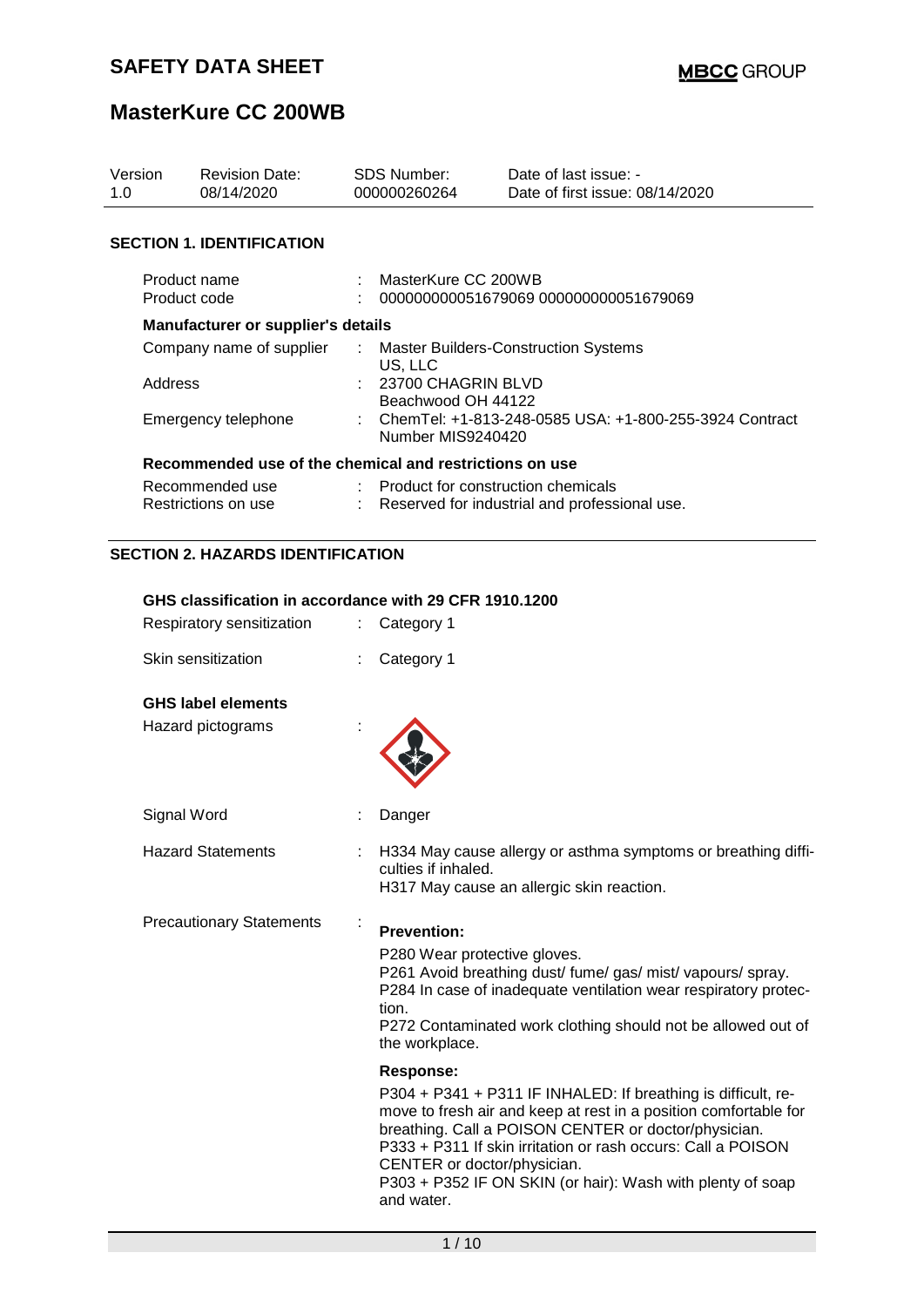| Version<br>1.0 |                                                               | <b>Revision Date:</b><br>08/14/2020                      |  | <b>SDS Number:</b><br>000000260264                         |  | Date of last issue: -<br>Date of first issue: 08/14/2020      |  |
|----------------|---------------------------------------------------------------|----------------------------------------------------------|--|------------------------------------------------------------|--|---------------------------------------------------------------|--|
|                |                                                               |                                                          |  | reuse.                                                     |  | P362 + P364 Take off contaminated clothing and wash it before |  |
|                |                                                               |                                                          |  | Disposal:                                                  |  |                                                               |  |
|                |                                                               |                                                          |  |                                                            |  | P501 Dispose of contents/container to appropriate hazardous   |  |
|                |                                                               |                                                          |  | waste collection point.                                    |  |                                                               |  |
|                |                                                               | <b>Other hazards</b>                                     |  |                                                            |  |                                                               |  |
|                |                                                               | No data available.                                       |  |                                                            |  |                                                               |  |
|                |                                                               | <b>SECTION 3. COMPOSITION/INFORMATION ON INGREDIENTS</b> |  |                                                            |  |                                                               |  |
|                |                                                               | Chemical nature                                          |  | No data available.                                         |  |                                                               |  |
|                |                                                               | <b>Components</b>                                        |  |                                                            |  |                                                               |  |
|                |                                                               | Chemical name                                            |  | CAS-No.                                                    |  | Concentration (% w/w)                                         |  |
|                |                                                               | 1-phenoxypropan-2-ol                                     |  | 770-35-4                                                   |  | $>= 3 - 5$                                                    |  |
|                |                                                               | diammonium peroxodisulphate; am-<br>monium persulphate   |  | 7727-54-0                                                  |  | $>= 0 - 1$                                                    |  |
|                |                                                               |                                                          |  |                                                            |  |                                                               |  |
|                |                                                               | <b>SECTION 4. FIRST AID MEASURES</b>                     |  |                                                            |  |                                                               |  |
|                |                                                               |                                                          |  |                                                            |  |                                                               |  |
|                |                                                               | General advice                                           |  | Move out of dangerous area.                                |  |                                                               |  |
|                |                                                               |                                                          |  |                                                            |  | Show this material safety data sheet to the doctor in attend- |  |
|                |                                                               |                                                          |  | ance.<br>Do not leave the victim unattended.               |  |                                                               |  |
|                |                                                               |                                                          |  |                                                            |  |                                                               |  |
|                | If inhaled                                                    |                                                          |  |                                                            |  | Call a physician or poison control center immediately.        |  |
|                |                                                               |                                                          |  |                                                            |  | If unconscious, place in recovery position and seek medical   |  |
|                |                                                               |                                                          |  | advice.                                                    |  |                                                               |  |
|                | If on skin, rinse well with water.<br>In case of skin contact |                                                          |  |                                                            |  |                                                               |  |
|                |                                                               | In case of eye contact                                   |  |                                                            |  | Flush eyes with water as a precaution.                        |  |
|                |                                                               |                                                          |  | Remove contact lenses.                                     |  |                                                               |  |
|                |                                                               |                                                          |  | Protect unharmed eye.<br>Keep eye wide open while rinsing. |  |                                                               |  |
|                |                                                               |                                                          |  |                                                            |  | If eye irritation persists, consult a specialist.             |  |
|                | If swallowed                                                  |                                                          |  | Keep respiratory tract clear.                              |  |                                                               |  |
|                |                                                               |                                                          |  |                                                            |  | Do not give milk or alcoholic beverages.                      |  |
|                |                                                               |                                                          |  |                                                            |  | Never give anything by mouth to an unconscious person.        |  |
|                |                                                               | If symptoms persist, call a physician.                   |  |                                                            |  |                                                               |  |
|                |                                                               |                                                          |  |                                                            |  | Take victim immediately to hospital.                          |  |
|                |                                                               | Most important symptoms                                  |  |                                                            |  | May cause an allergic skin reaction.                          |  |
|                | delayed                                                       | and effects, both acute and                              |  | ties if inhaled.                                           |  | May cause allergy or asthma symptoms or breathing difficul-   |  |
|                |                                                               |                                                          |  |                                                            |  |                                                               |  |

#### **SECTION 5. FIRE-FIGHTING MEASURES**

| Suitable extinguishing media      | Water spray             |
|-----------------------------------|-------------------------|
|                                   | Foam                    |
|                                   | Dry powder              |
|                                   | Carbon dioxide (CO2)    |
| Unsuitable extinguishing<br>media | : High volume water jet |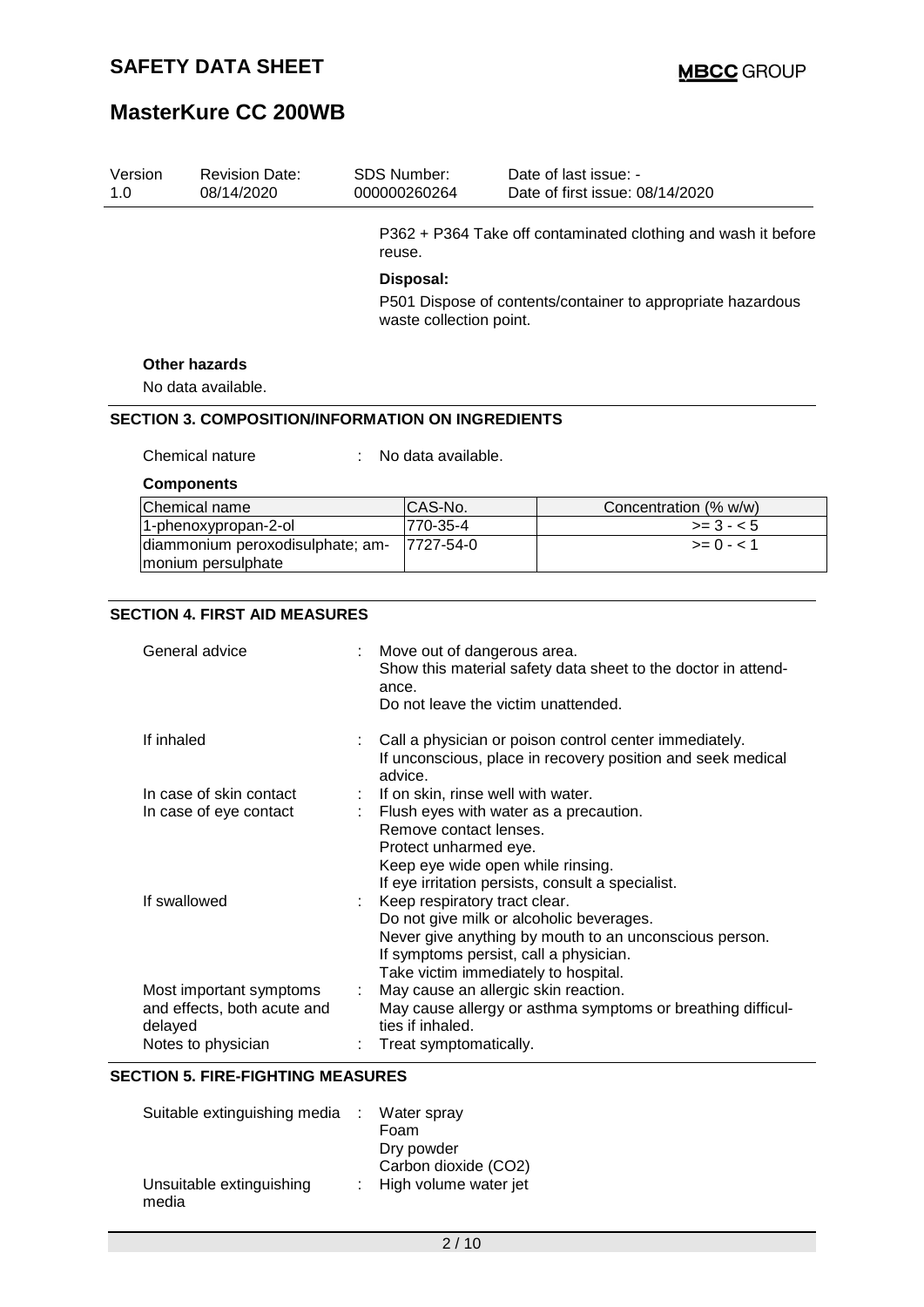| Version<br>1.0 |                     | <b>Revision Date:</b><br>08/14/2020                                            |     | <b>SDS Number:</b><br>000000260264                                                 | Date of last issue: -<br>Date of first issue: 08/14/2020                                                                                                        |
|----------------|---------------------|--------------------------------------------------------------------------------|-----|------------------------------------------------------------------------------------|-----------------------------------------------------------------------------------------------------------------------------------------------------------------|
|                | fighting            | Specific hazards during fire                                                   | ÷.  |                                                                                    | See SDS section 10 - Stability and reactivity.                                                                                                                  |
|                | ucts                | Hazardous combustion prod-                                                     | - 1 | harmful vapours<br>nitrogen oxides<br>fumes/smoke<br>carbon black<br>carbon oxides |                                                                                                                                                                 |
|                | Further information |                                                                                |     |                                                                                    | Standard procedure for chemical fires.<br>Use extinguishing measures that are appropriate to local cir-<br>cumstances and the surrounding environment.          |
|                | for fire-fighters   | Special protective equipment                                                   | ÷   | essary.                                                                            | Wear self-contained breathing apparatus for firefighting if nec-                                                                                                |
|                |                     | <b>SECTION 6. ACCIDENTAL RELEASE MEASURES</b>                                  |     |                                                                                    |                                                                                                                                                                 |
|                |                     | Personal precautions, protec-:<br>tive equipment and emer-<br>gency procedures |     | Use personal protective equipment.<br>Ensure adequate ventilation.                 |                                                                                                                                                                 |
|                |                     | Environmental precautions                                                      | ÷   | respective authorities.                                                            | Prevent product from entering drains.<br>Prevent further leakage or spillage if safe to do so.<br>If the product contaminates rivers and lakes or drains inform |

| Methods and materials for   | : Soak up with inert absorbent material (e.g. sand, silica gel, |
|-----------------------------|-----------------------------------------------------------------|
| containment and cleaning up | acid binder, universal binder, sawdust).                        |
|                             | Keep in suitable, closed containers for disposal.               |

#### **SECTION 7. HANDLING AND STORAGE**

| Advice on protection against : Product is not explosive.<br>fire and explosion |                                                                                                                                                                                                                                                                                                                                                                                                                                                                                                                                                                                                                                                      |
|--------------------------------------------------------------------------------|------------------------------------------------------------------------------------------------------------------------------------------------------------------------------------------------------------------------------------------------------------------------------------------------------------------------------------------------------------------------------------------------------------------------------------------------------------------------------------------------------------------------------------------------------------------------------------------------------------------------------------------------------|
|                                                                                | Normal measures for preventive fire protection.                                                                                                                                                                                                                                                                                                                                                                                                                                                                                                                                                                                                      |
| Advice on safe handling                                                        | : Avoid formation of aerosol.<br>Do not breathe vapors/dust.<br>Avoid exposure - obtain special instructions before use.<br>Avoid contact with skin and eyes.<br>For personal protection see section 8.<br>Smoking, eating and drinking should be prohibited in the ap-<br>plication area.<br>Provide sufficient air exchange and/or exhaust in work rooms.<br>Dispose of rinse water in accordance with local and national<br>regulations.<br>Persons susceptible to skin sensitization problems or asthma,<br>allergies, chronic or recurrent respiratory disease should not<br>be employed in any process in which this mixture is being<br>used. |
| Conditions for safe storage                                                    | Keep container tightly closed in a dry and well-ventilated<br>place.<br>Electrical installations / working materials must comply with<br>the technological safety standards.                                                                                                                                                                                                                                                                                                                                                                                                                                                                         |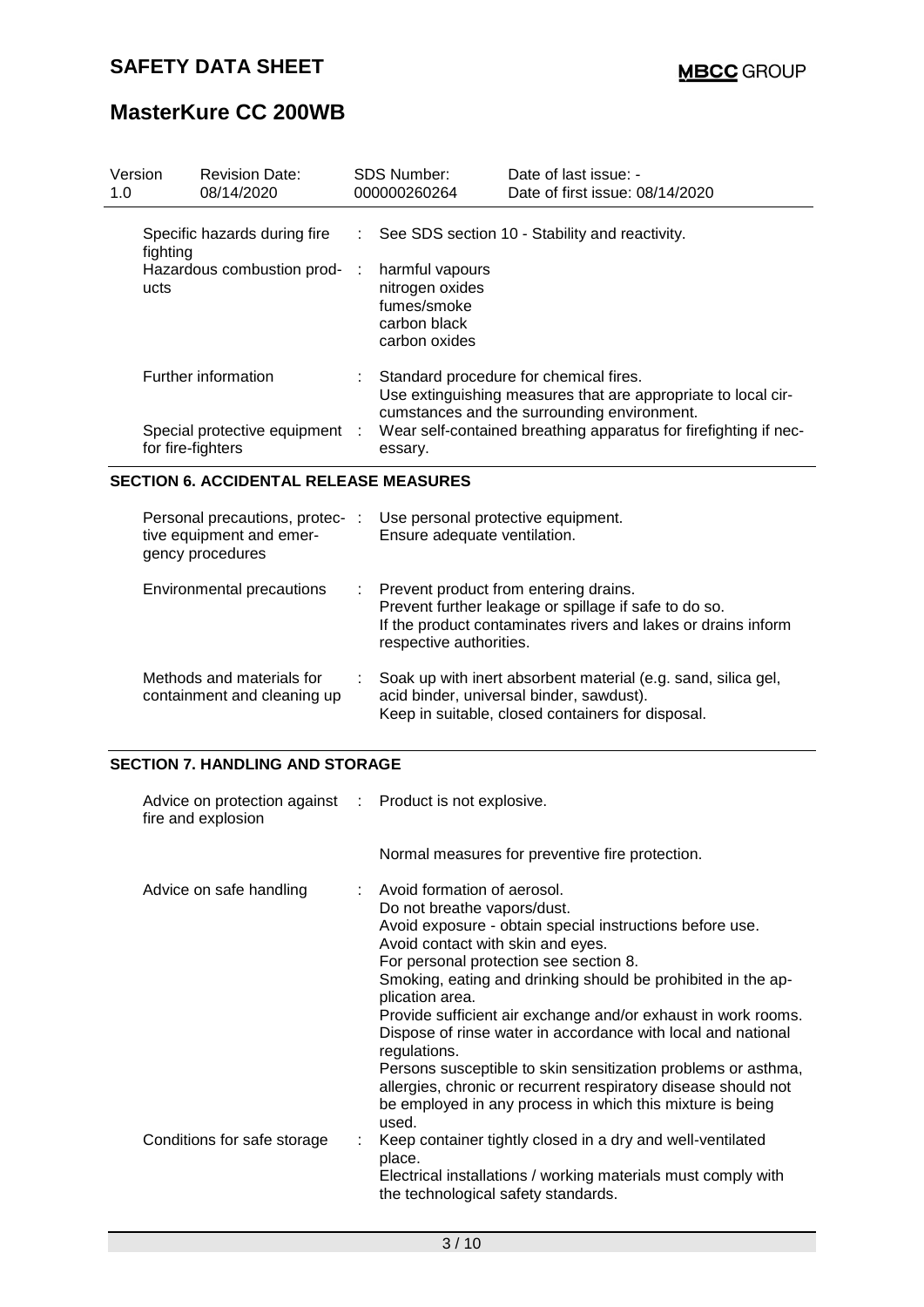| Version<br>1.0 |                | <b>Revision Date:</b><br>08/14/2020     |    | SDS Number:<br>000000260264   | Date of last issue: -<br>Date of first issue: 08/14/2020                                                                   |
|----------------|----------------|-----------------------------------------|----|-------------------------------|----------------------------------------------------------------------------------------------------------------------------|
|                | age conditions | Further information on stor-            |    | Protect from direct sunlight. | : Keep only in the original container in a cool, dry, well-<br>ventilated place away from ignition sources, heat or flame. |
|                |                | Materials to avoid                      |    | : Observe VCI storage rules.  |                                                                                                                            |
|                | perature       | Recommended storage tem- : 41 °F / 5 °C |    |                               |                                                                                                                            |
|                | age stability  | Further information on stor-            | ÷. | Minimum storage temperature:  |                                                                                                                            |

#### **SECTION 8. EXPOSURE CONTROLS/PERSONAL PROTECTION**

**Ingredients with workplace control parameters**

| <b>Engineering measures</b>   | No applicable information available.                                                                                                                                                                                                                                                         |
|-------------------------------|----------------------------------------------------------------------------------------------------------------------------------------------------------------------------------------------------------------------------------------------------------------------------------------------|
| Personal protective equipment |                                                                                                                                                                                                                                                                                              |
| Respiratory protection        | : When workers are facing concentrations above the occupa-<br>tional exposure limits they must use appropriate certified<br>respirators.                                                                                                                                                     |
| Hand protection               |                                                                                                                                                                                                                                                                                              |
| Remarks                       | The suitability for a specific workplace should be discussed<br>with the producers of the protective gloves.                                                                                                                                                                                 |
| Eye protection                | Eye wash bottle with pure water<br>Tightly fitting safety goggles                                                                                                                                                                                                                            |
| Skin and body protection      | Impervious clothing<br>Choose body protection according to the amount and con-<br>centration of the dangerous substance at the work place.                                                                                                                                                   |
| Protective measures           | Do not inhale gases/vapours/aerosols.<br>Avoid contact with the skin, eyes and clothing.<br>Avoid exposure - obtain special instructions before use.<br>Handle in accordance with good building materials hygiene<br>and safety practice.<br>Wearing of closed work clothing is recommended. |
| Hygiene measures              | Wash hands before breaks and at the end of workday.                                                                                                                                                                                                                                          |

#### **SECTION 9. PHYSICAL AND CHEMICAL PROPERTIES**

| Appearance            | t | liquid                               |
|-----------------------|---|--------------------------------------|
| Color                 |   | white                                |
| Odor                  |   | like acrylic                         |
| <b>Odor Threshold</b> | ÷ | No data available                    |
| рH                    |   | 9.4                                  |
| Melting point         |   | No applicable information available. |
| Boiling point         | t | 469.00 °F / 242.78 °C                |
| Flash point           |   | 200.01 °F / 93.34 °C                 |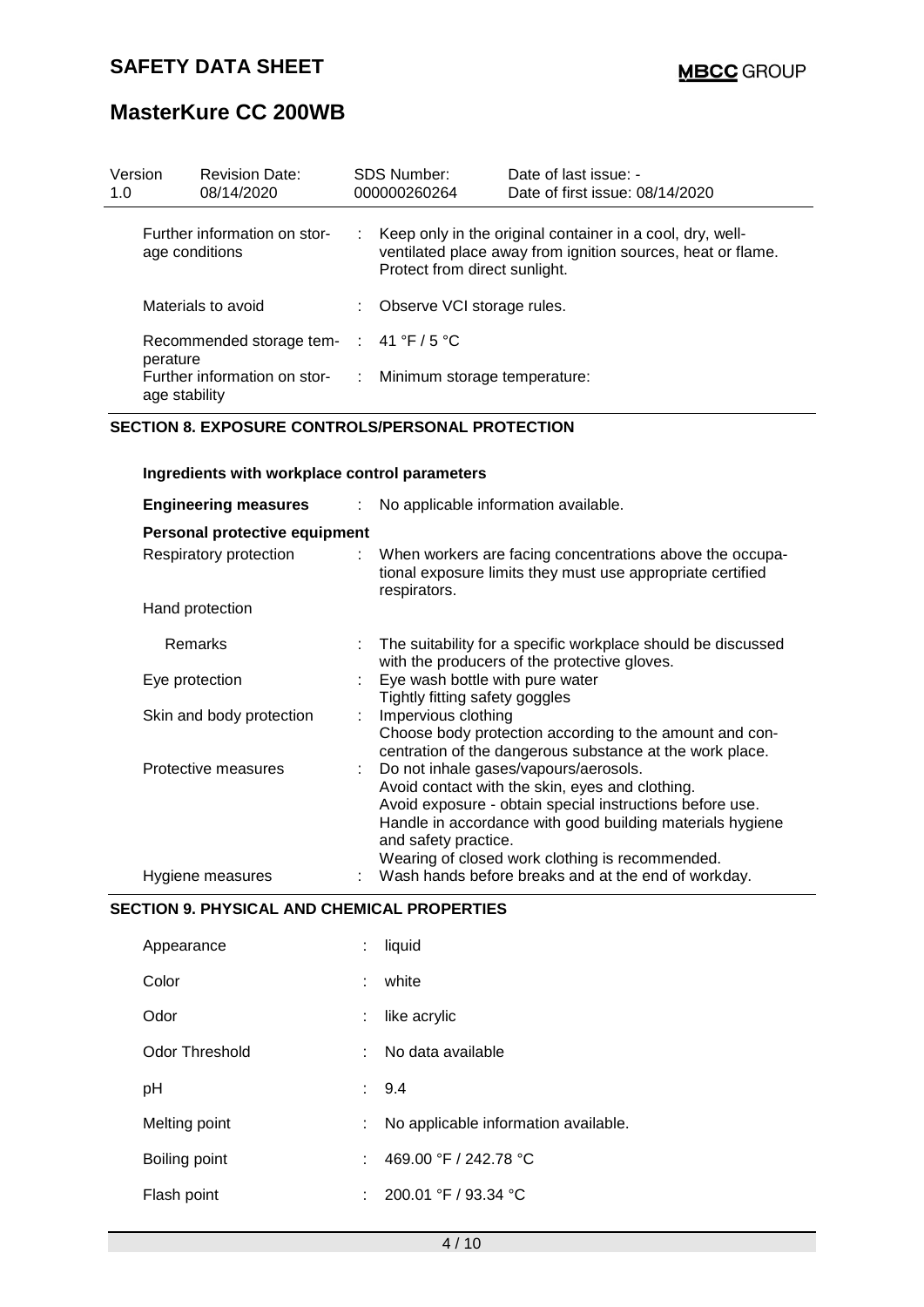### **SAFETY DATA SHEET**

# **MasterKure CC 200WB**

| Version<br>1.0 |                           | <b>Revision Date:</b><br>08/14/2020                   |            | <b>SDS Number:</b><br>000000260264                       | Date of last issue: -<br>Date of first issue: 08/14/2020         |
|----------------|---------------------------|-------------------------------------------------------|------------|----------------------------------------------------------|------------------------------------------------------------------|
|                |                           |                                                       |            |                                                          |                                                                  |
|                |                           | Evaporation rate                                      |            |                                                          | No applicable information available.                             |
|                | Flammability (solid, gas) |                                                       | ÷          | not highly flammable<br>Method: derived from flash point |                                                                  |
|                |                           | Upper explosion limit / Upper<br>flammability limit   | $\sim 100$ | $9.4\%$ (V)                                              |                                                                  |
|                |                           | Lower explosion limit / Lower :<br>flammability limit |            | $0.7\%$ (V)                                              |                                                                  |
|                |                           | Vapor pressure                                        |            | No data available.                                       |                                                                  |
|                |                           | Relative vapor density                                |            | Heavier than air.                                        |                                                                  |
|                |                           | Relative density                                      |            | 1.0327                                                   |                                                                  |
|                | Density                   |                                                       |            | 1.0327 g/cm3 (68 °F / 20 °C)                             |                                                                  |
|                | <b>Bulk density</b>       |                                                       |            | not applicable                                           |                                                                  |
|                | Solubility(ies)           | Water solubility                                      |            | partly soluble                                           |                                                                  |
|                |                           | Solubility in other solvents                          |            |                                                          | No applicable information available.                             |
|                | octanol/water             | Partition coefficient: n-                             |            | No data available.                                       |                                                                  |
|                |                           | Autoignition temperature                              | ÷          | No data available                                        |                                                                  |
|                |                           | Decomposition temperature                             |            | scribed/indicated.                                       | No decomposition if stored and handled as pre-                   |
|                | Viscosity                 |                                                       |            |                                                          |                                                                  |
|                |                           | Viscosity, dynamic                                    |            | No data available.                                       |                                                                  |
|                |                           | Viscosity, kinematic                                  |            |                                                          | No applicable information available.                             |
|                |                           | <b>Explosive properties</b>                           |            | Not explosive<br>Not explosive                           |                                                                  |
|                |                           | Oxidizing properties                                  |            | as oxidizing.                                            | Based on its structural properties the product is not classified |
|                |                           | Sublimation point                                     |            |                                                          | No applicable information available.                             |
|                |                           | Molecular weight                                      |            | No data available                                        |                                                                  |

### **SECTION 10. STABILITY AND REACTIVITY**

Reactivity : No decomposition if stored and applied as directed.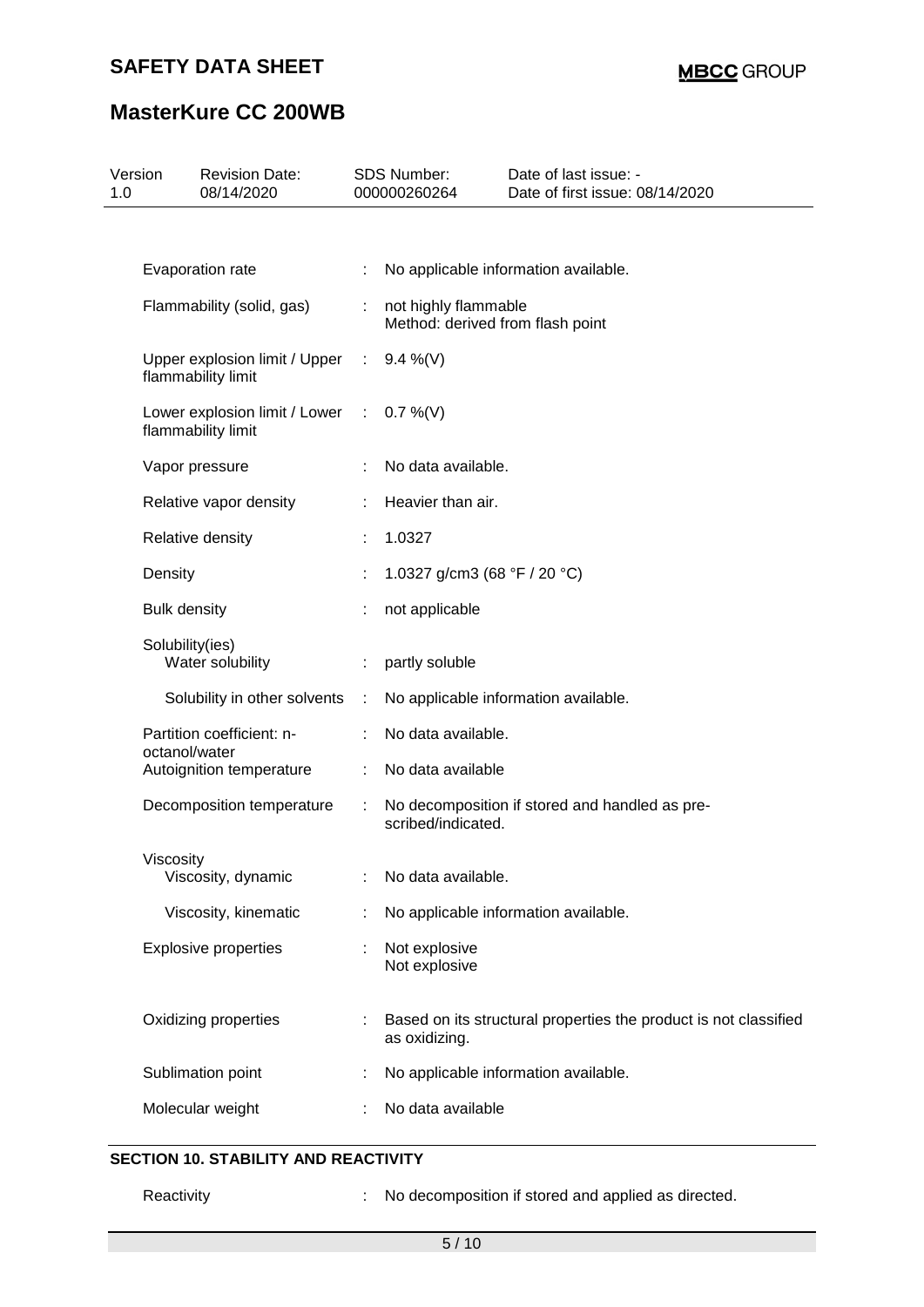| Version<br>1.0                                                                       | <b>Revision Date:</b><br>08/14/2020                  | <b>SDS Number:</b><br>000000260264             | Date of last issue: -<br>Date of first issue: 08/14/2020                                                     |
|--------------------------------------------------------------------------------------|------------------------------------------------------|------------------------------------------------|--------------------------------------------------------------------------------------------------------------|
| tions                                                                                | Chemical stability<br>Possibility of hazardous reac- | $\mathcal{L}$                                  | : No decomposition if stored and applied as directed.<br>No decomposition if stored and applied as directed. |
| Conditions to avoid<br>Incompatible materials<br>Hazardous decomposition<br>products |                                                      | Strong oxidizing agents<br>÷.<br>carbon oxides | See SDS section 7 - Handling and storage.                                                                    |
|                                                                                      |                                                      |                                                |                                                                                                              |

#### **SECTION 11. TOXICOLOGICAL INFORMATION**

#### **Acute toxicity**

Not classified based on available information.

#### **Product:**

| Acute oral toxicity       | : Remarks: No applicable information available. |
|---------------------------|-------------------------------------------------|
| Acute inhalation toxicity | : Remarks: No applicable information available. |
| Acute dermal toxicity     | : Remarks: No applicable information available. |

#### **Skin corrosion/irritation**

Not classified based on available information.

#### **Product:**

| Remarks | May cause skin irritation and/or dermatitis. |  |
|---------|----------------------------------------------|--|
|         |                                              |  |

#### **Serious eye damage/eye irritation**

Not classified based on available information.

#### **Product:**

Remarks : Vapors may cause irritation to the eyes, respiratory system and the skin.

#### **Respiratory or skin sensitization**

#### **Skin sensitization**

May cause an allergic skin reaction.

#### **Respiratory sensitization**

May cause allergy or asthma symptoms or breathing difficulties if inhaled.

#### **Product:**

Remarks : Causes sensitization.

#### **Germ cell mutagenicity**

Not classified based on available information.

#### **Carcinogenicity**

Not classified based on available information.

#### **Reproductive toxicity**

Not classified based on available information.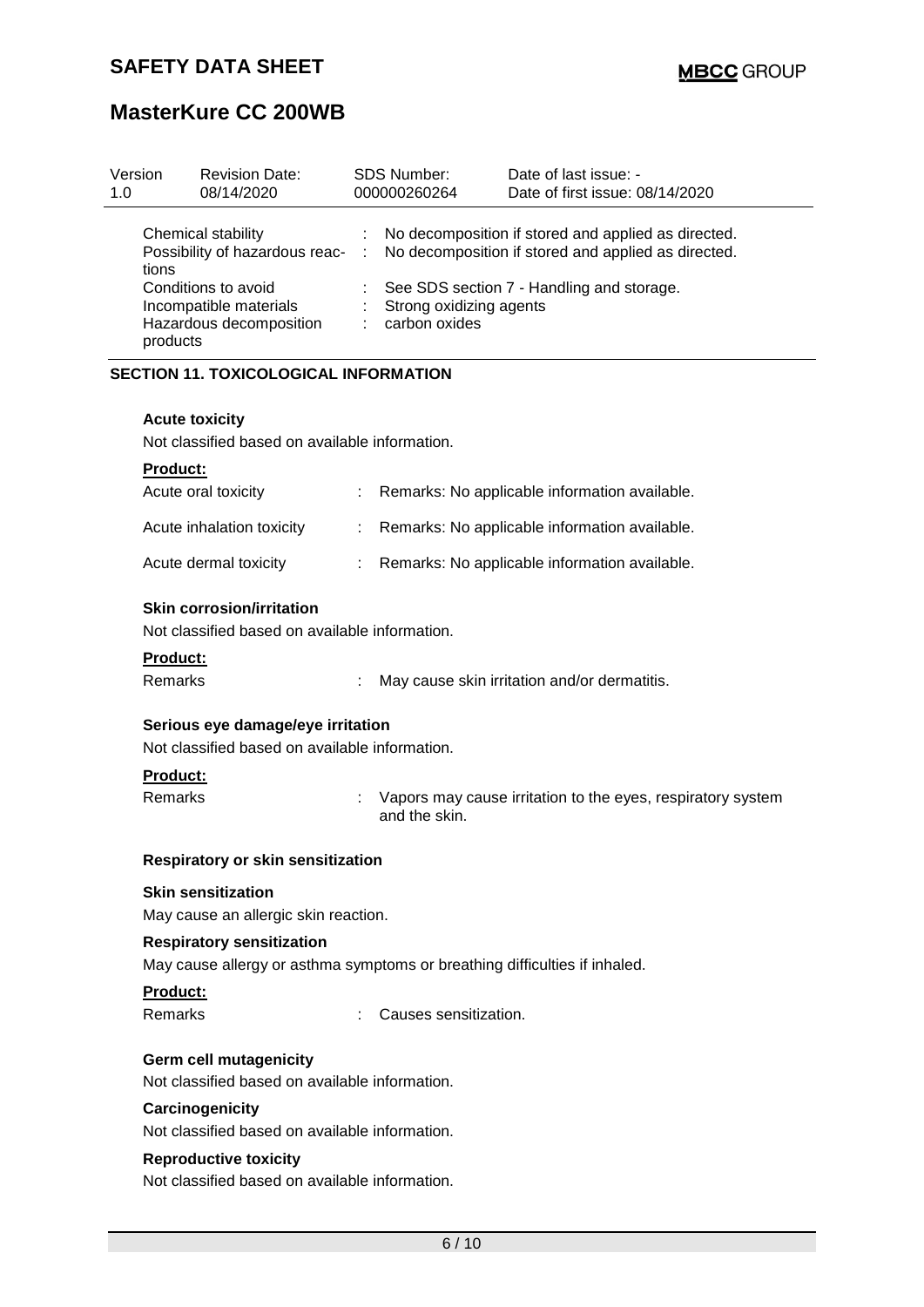| Version<br>1.0      | <b>Revision Date:</b><br>08/14/2020                                                                                               |   | <b>SDS Number:</b><br>000000260264                               | Date of last issue: -<br>Date of first issue: 08/14/2020                                                                                                                                     |
|---------------------|-----------------------------------------------------------------------------------------------------------------------------------|---|------------------------------------------------------------------|----------------------------------------------------------------------------------------------------------------------------------------------------------------------------------------------|
|                     | <b>STOT-single exposure</b><br>Not classified based on available information.<br><b>STOT-repeated exposure</b>                    |   |                                                                  |                                                                                                                                                                                              |
|                     | Not classified based on available information.                                                                                    |   |                                                                  |                                                                                                                                                                                              |
|                     | <b>Aspiration toxicity</b><br>Not classified based on available information.                                                      |   |                                                                  |                                                                                                                                                                                              |
|                     | <b>Further information</b>                                                                                                        |   |                                                                  |                                                                                                                                                                                              |
| Product:<br>Remarks |                                                                                                                                   | t |                                                                  | The product has not been tested. The statement has been<br>derived from the properties of the individual components.                                                                         |
|                     | No data available<br>Remarks                                                                                                      |   |                                                                  |                                                                                                                                                                                              |
|                     | No data available<br><b>Persistence and degradability</b><br>No data available<br><b>Bioaccumulative potential</b><br>Components: |   |                                                                  |                                                                                                                                                                                              |
|                     | 1-phenoxypropan-2-ol:<br>Partition coefficient: n-<br>octanol/water                                                               | ÷ | log Pow: 1.41 (75.4 °F / 24.1 °C)<br>pH: 7<br>method<br>GLP: yes | Method: Partition coefficient (n-octanol/water), Shake-flask                                                                                                                                 |
|                     | <b>Mobility in soil</b><br>No data available                                                                                      |   |                                                                  |                                                                                                                                                                                              |
|                     | Other adverse effects                                                                                                             |   |                                                                  |                                                                                                                                                                                              |
| Product:<br>mation  | Additional ecological infor-                                                                                                      |   | harmful to aquatic organisms.<br>components.                     | There is a high probability that the product is not acutely<br>The product has not been tested. The statements on ecotoxi-<br>cology have been derived from the properties of the individual |

### **SECTION 13. DISPOSAL CONSIDERATIONS**

| Disposal methods    |                                                                                        |
|---------------------|----------------------------------------------------------------------------------------|
| Waste from residues | : Do not contaminate ponds, waterways or ditches with chemi-<br>cal or used container. |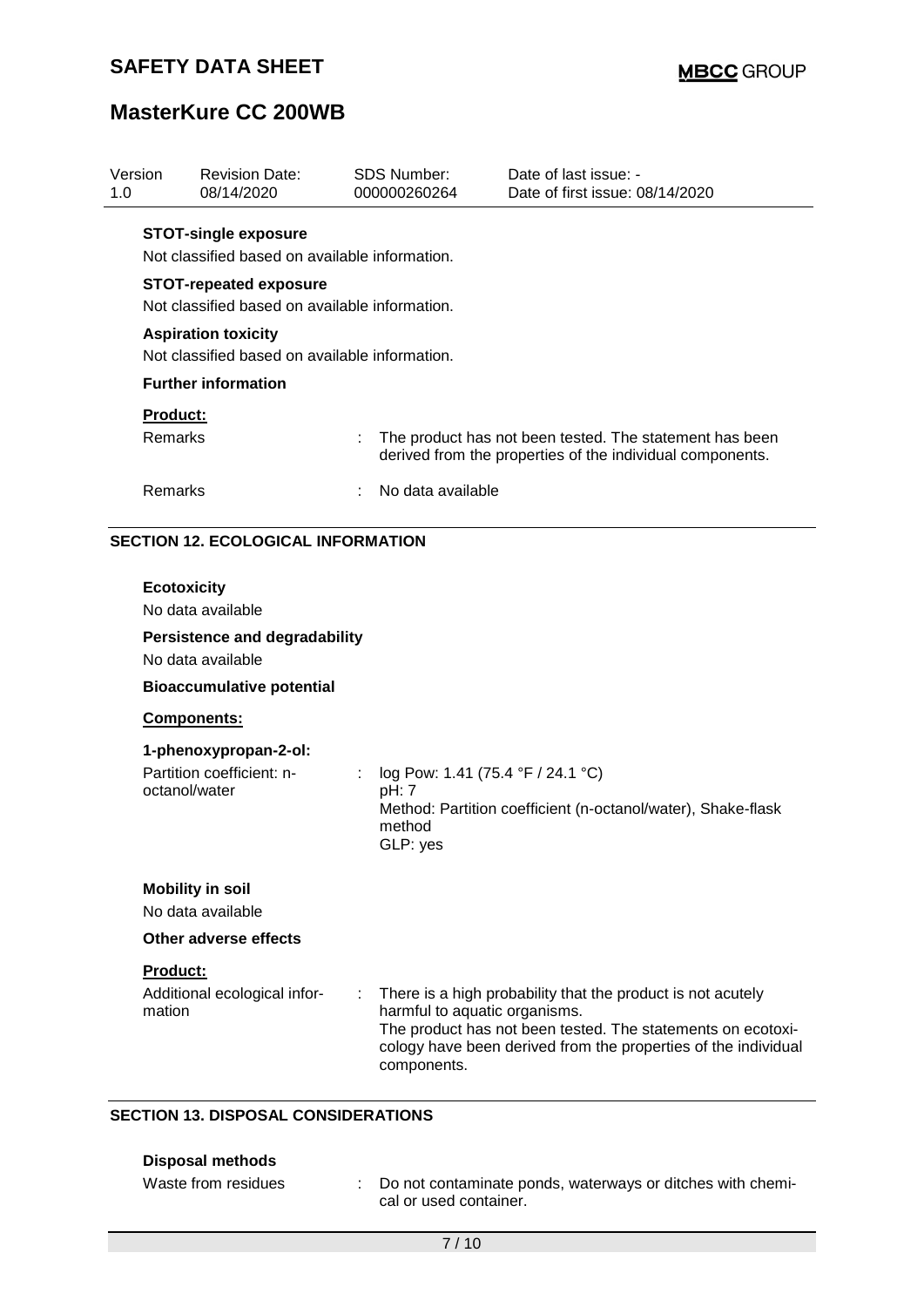| Version | <b>Revision Date:</b>  | <b>SDS Number:</b>        | Date of last issue: -                                                                                                                                                                                                                        |
|---------|------------------------|---------------------------|----------------------------------------------------------------------------------------------------------------------------------------------------------------------------------------------------------------------------------------------|
| 1.0     | 08/14/2020             | 000000260264              | Date of first issue: 08/14/2020                                                                                                                                                                                                              |
|         | Contaminated packaging | tions.<br>stance/product. | Dispose of in accordance with national, state and local regula-<br>Do not discharge into drains/surface waters/groundwater.<br>Contaminated packaging should be emptied as far as possible<br>and disposed of in the same manner as the sub- |

#### **SECTION 14. TRANSPORT INFORMATION**

#### **International Regulations**

**UNRTDG** Not regulated as a dangerous good

**IATA-DGR** Not regulated as a dangerous good

**IMDG-Code** Not regulated as a dangerous good

**Transport in bulk according to Annex II of MARPOL 73/78 and the IBC Code**

Not applicable for product as supplied.

#### **Domestic regulation**

**49 CFR** Not regulated as a dangerous good

#### **SECTION 15. REGULATORY INFORMATION**

**California Prop. 65**

WARNING: This product can expose you to chemicals including 1,4-dioxane, which is/are known to the State of California to cause cancer. For more information go to www.P65Warnings.ca.gov.

**The ingredients of this product are reported in the following inventories:** TSCA : On the inventory, or in compliance with the inventory

**SECTION 16. OTHER INFORMATION**

**Further information**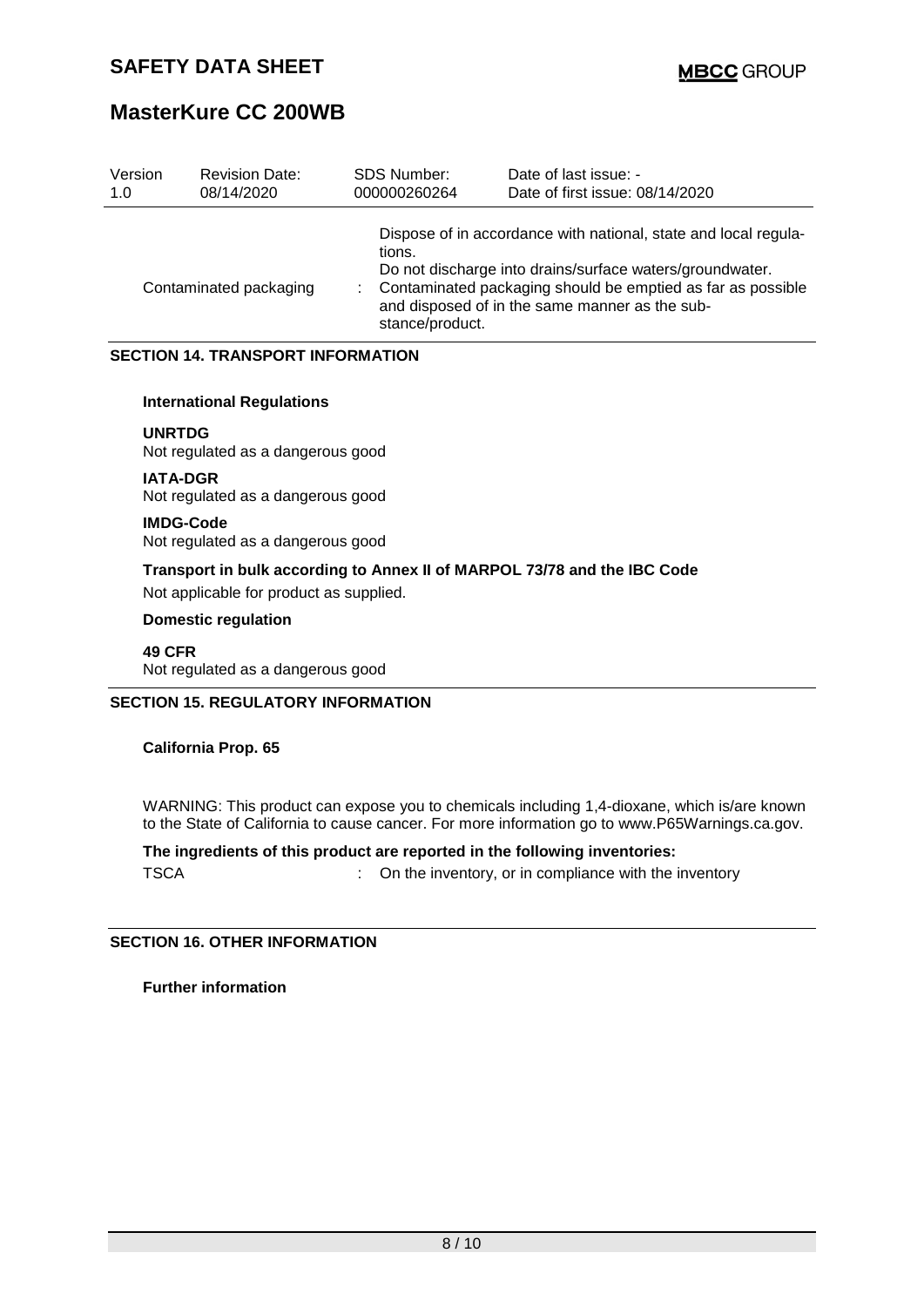

#### **Full text of other abbreviations**

AICS - Australian Inventory of Chemical Substances; ASTM - American Society for the Testing of Materials; bw - Body weight; CERCLA - Comprehensive Environmental Response, Compensation, and Liability Act; CMR - Carcinogen, Mutagen or Reproductive Toxicant; DIN - Standard of the German Institute for Standardisation; DOT - Department of Transportation; DSL - Domestic Substances List (Canada); ECx - Concentration associated with x% response; EHS - Extremely Hazardous Substance; ELx - Loading rate associated with x% response; EmS - Emergency Schedule; ENCS - Existing and New Chemical Substances (Japan); ErCx - Concentration associated with x% growth rate response; ERG - Emergency Response Guide; GHS - Globally Harmonized System; GLP - Good Laboratory Practice; HMIS - Hazardous Materials Identification System; IARC - International Agency for Research on Cancer; IATA - International Air Transport Association; IBC - International Code for the Construction and Equipment of Ships carrying Dangerous Chemicals in Bulk; IC50 - Half maximal inhibitory concentration; ICAO - International Civil Aviation Organization; IECSC - Inventory of Existing Chemical Substances in China; IMDG - International Maritime Dangerous Goods; IMO - International Maritime Organization; ISHL - Industrial Safety and Health Law (Japan); ISO - International Organisation for Standardization; KECI - Korea Existing Chemicals Inventory; LC50 - Lethal Concentration to 50 % of a test population; LD50 - Lethal Dose to 50% of a test population (Median Lethal Dose); MARPOL - International Convention for the Prevention of Pollution from Ships; MSHA - Mine Safety and Health Administration; n.o.s. - Not Otherwise Specified; NFPA - National Fire Protection Association; NO(A)EC - No Observed (Adverse) Effect Concentration; NO(A)EL - No Observed (Adverse) Effect Level; NOELR - No Observable Effect Loading Rate; NTP - National Toxicology Program; NZIoC - New Zealand Inventory of Chemicals; OECD - Organization for Economic Co-operation and Development; OPPTS - Office of Chemical Safety and Pollution Prevention; PBT - Persistent, Bioaccumulative and Toxic substance; PICCS - Philippines Inventory of Chemicals and Chemical Substances; (Q)SAR - (Quantitative) Structure Activity Relationship; RCRA - Resource Conservation and Recovery Act; REACH - Regulation (EC) No 1907/2006 of the European Parliament and of the Council concerning the Registration, Evaluation, Authorisation and Restriction of Chemicals; RQ - Reportable Quantity; SADT - Self-Accelerating Decomposition Temperature; SARA - Superfund Amendments and Reauthorization Act; SDS - Safety Data Sheet; TCSI - Taiwan Chemical Substance Inventory; TSCA - Toxic Substances Control Act (United States); UN - United Nations; UNRTDG - United Nations Recommendations on the Transport of Dangerous Goods; vPvB - Very Persistent and Very Bioaccumulative